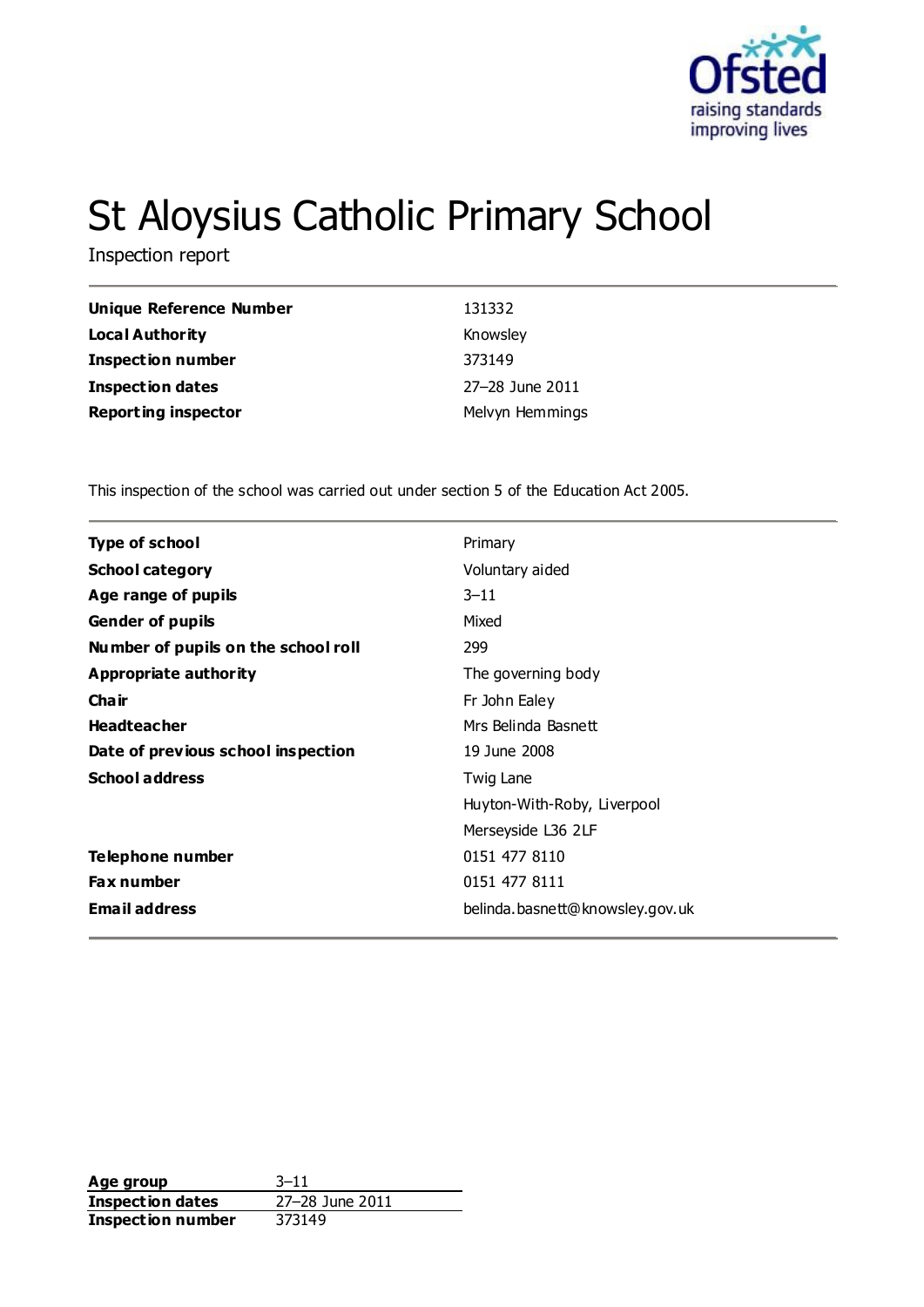The Office for Standards in Education, Children's Services and Skills (Ofsted) regulates and inspects to achieve excellence in the care of children and young people, and in education and skills for learners of all ages. It regulates and inspects childcare and children's social care, and inspects the Children and Family Court Advisory Support Service (Cafcass), schools, colleges, initial teacher training, work-based learning and skills training, adult and community learning, and education and training in prisons and other secure establishments. It assesses council children's services, and inspects services for looked after children, safeguarding and child protection.

Further copies of this report are obtainable from the school. Under the Education Act 2005, the school must provide a copy of this report free of charge to certain categories of people. A charge not exceeding the full cost of reproduction may be made for any other copies supplied.

If you would like a copy of this document in a different format, such as large print or Braille, please telephone 0300 123 4234, or email **[enquiries@ofsted.gov.uk](mailto:enquiries@ofsted.gov.uk)**.

You may copy all or parts of this document for non-commercial educational purposes, as long as you give details of the source and date of publication and do not alter the documentation in any way.

To receive regular email alerts about new publications, including survey reports and school inspection reports, please visit our website and go to 'Subscribe'.

Royal Exchange Buildings St Ann's Square Manchester M2 7LA T: 0300 123 4234 Textphone: 0161 618 8524 E: **[enquiries@ofsted.gov.uk](mailto:enquiries@ofsted.gov.uk)**

W: **[www.ofsted.gov.uk](http://www.ofsted.gov.uk/)**

© Crown copyright 2011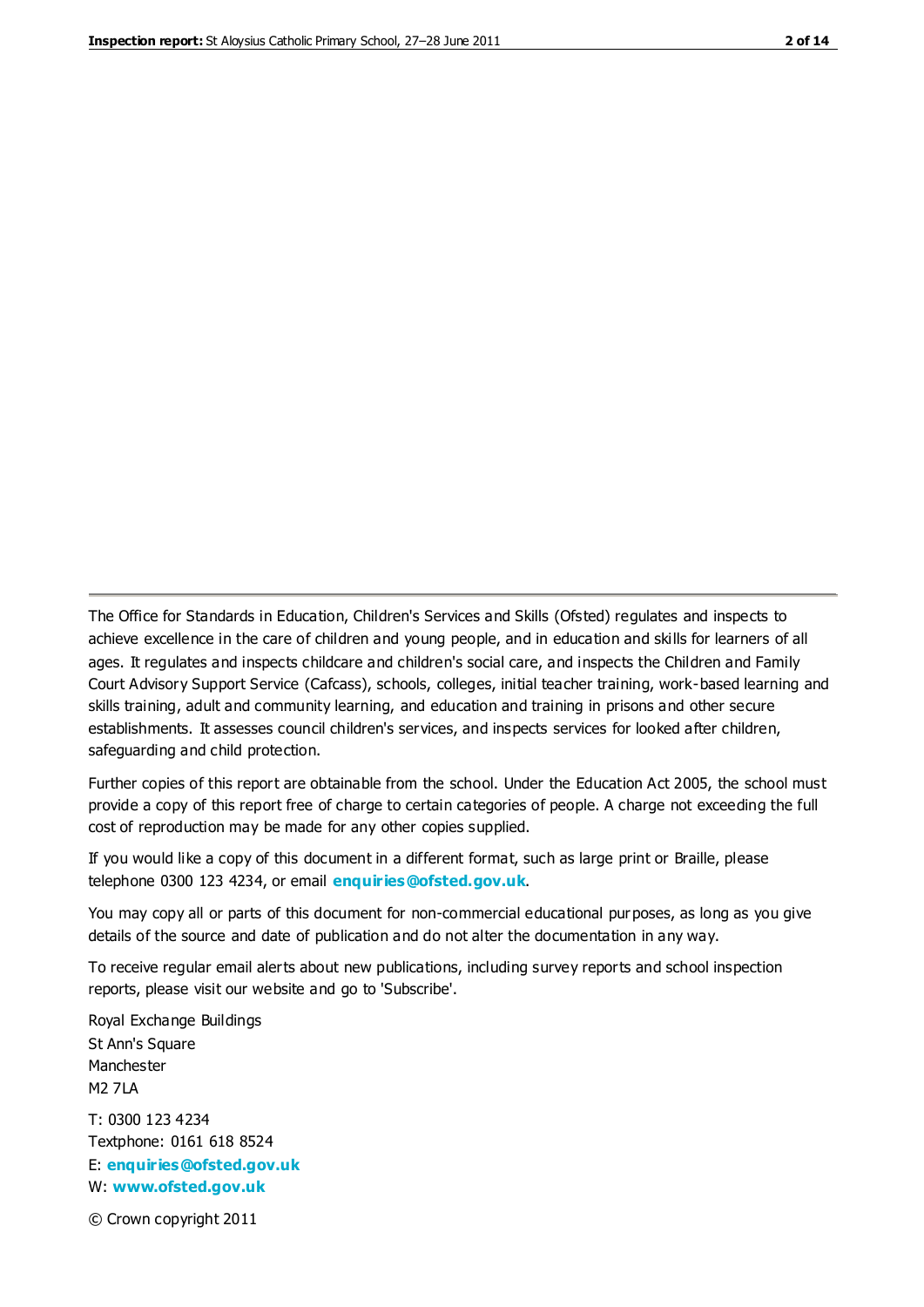## **Introduction**

This inspection was carried out by three additional inspectors who visited 18 lessons or parts of lessons. The inspectors observed 11 teachers and held discussions with members of the governing body, staff, parents and carers, groups of pupils and officers from the local authority. They observed the school's work, and looked at school policies, minutes of meetings of the governing body, assessment information and curriculum planning. In addition, 38 responses to parents' and carers' questionnaires were received and analysed.

The inspection team reviewed many aspects of the school's work. It looked in detail at a number of key areas.

- The impact of strategies put into place to improve pupils' mathematical calculation skills.
- The extent to which the curriculum has been adapted to meet the needs of individual pupils.
- How successfully leaders are working to raise attendance.
- How effectively children's personal, social and emotional development is promoted in the Early Years Foundation Stage.

## **Information about the school**

St Aloysius is larger than the average sized primary school. The proportion of pupils known to be eligible for free school meals is well above average, as is that of pupils with special educational needs and/or disabilities. Most pupils are of White British heritage. The executive headteacher oversees two schools and divides her time between them. The school has gained a variety of awards including the International School's Award, Artsmark Gold and the Activemark. It is also an accredited Healthy School.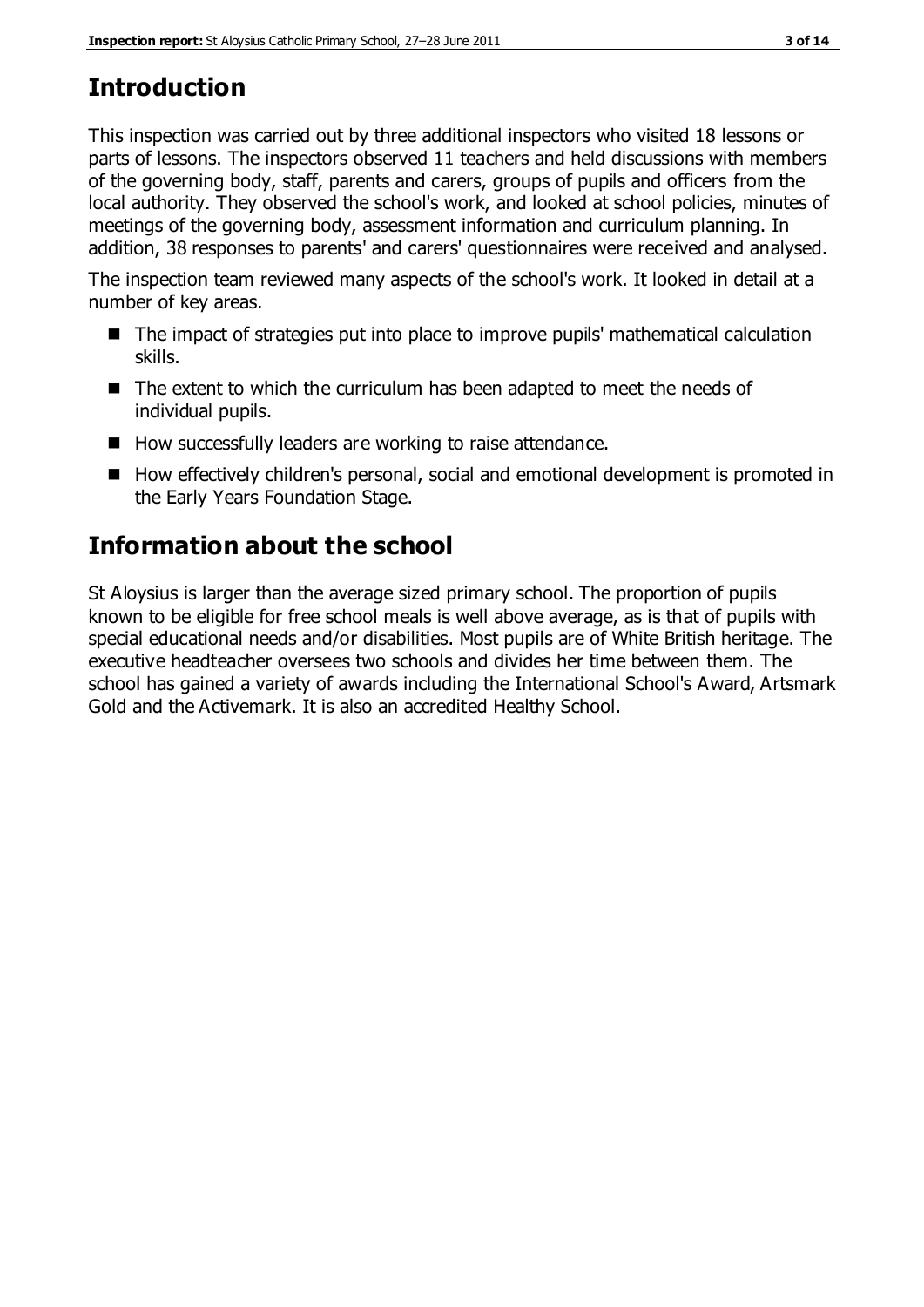**Inspection grades: 1 is outstanding, 2 is good, 3 is satisfactory, and 4 is inadequate** Please turn to the glossary for a description of the grades and inspection terms

## **Inspection judgements**

| Overall effectiveness: how good is the school?  |  |
|-------------------------------------------------|--|
| The school's capacity for sustained improvement |  |

## **Main findings**

St Aloysius is a good school. It has many strengths and several outstanding features. These include engagement with parents and carers, pupils' spiritual, moral, social and cultural development, the extent to which pupils feel safe and the way in which they are adopting a healthy lifestyle.

The inspirational leadership of the executive headteacher, in partnership with the perceptive associate headteacher, has been the key to the school's success. They provide educational direction that is clearly focused on driving the school forward. As a result, the curriculum has been successfully adapted so it more closely meets individual pupil's needs, attainment is rising and attendance is improving. Senior leaders and the governing body work well as a team to ensure the smooth running of the school when the executive headteacher is attending to her duties in the other school. Self-evaluation is accurate and provides a clear picture of the school's strengths and weaknesses. Leaders use this information to put plans into place to bring about improvement. These are not always linked closely enough to their impact on pupil outcomes and, at times, there is a lack of rigour in measuring the progress towards their achievement. Leaders are highly committed to working in partnership and this makes an excellent contribution to pupils' learning and well-being. The track record of leaders in making and sustaining improvements shows that the capacity for taking the school forward is good.

The effectiveness of the Early Years Foundation Stage is outstanding and enables children to make an exceptional start to their education. In Key Stages 1 and 2, pupils make good progress, which enables them to reach broadly average standards in English and mathematics by the end of Year 6. Writing is a weaker aspect of pupils' performance in English. This stems from a lack of an extensive vocabulary, which limits their use of imaginative and interesting language to engage the reader. Action taken to improve pupils' mathematical calculation skills has developed their ability to use different methods to solve problems. Nevertheless, pupils lack confidence in choosing for themselves the most appropriate method to use and lack accuracy in applying them.

The school is a stimulating and friendly setting in which to learn. Pupils behave well and have positive attitudes to learning. They make an excellent contribution to the school and wider community, with pupils having a strong voice in their learning and well-being. Although teaching has many strengths, there are times when teachers do not make it clear to pupils their next specific steps in learning. Parents and carers are appreciative of the care taken of their children.

## **What does the school need to do to improve further?**

 $\blacksquare$  Raise attainment in English and mathematics to above the national average by: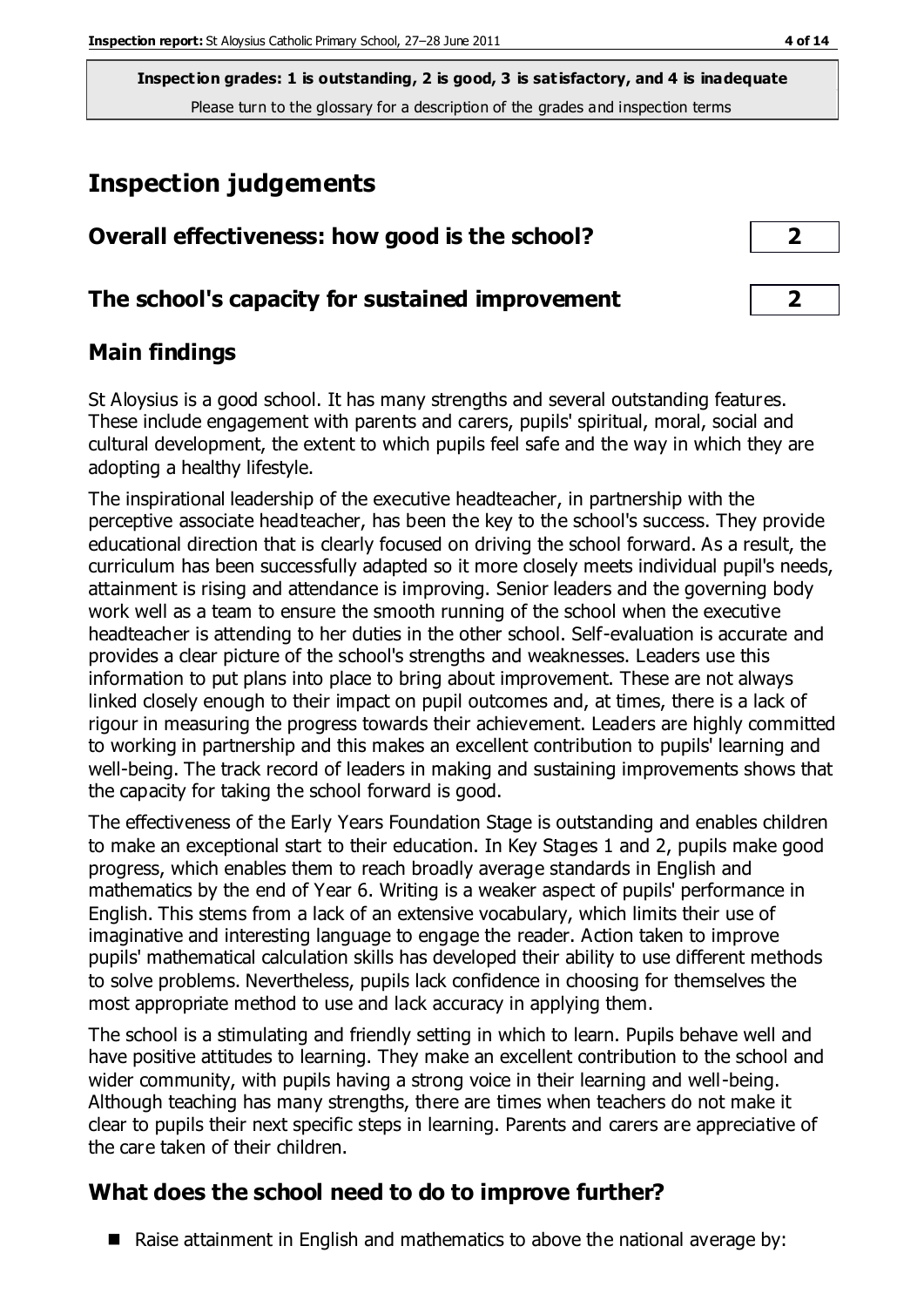**Inspection grades: 1 is outstanding, 2 is good, 3 is satisfactory, and 4 is inadequate** Please turn to the glossary for a description of the grades and inspection terms

- $-$  extending pupils' vocabulary so they can use imaginative and interesting language in their writing that engages the reader
- improving pupils' skills in independently using different calculation methods accurately to solve number problems
- $=$  ensuring teachers always make clear to pupils their next specific steps in learning.
- Strengthen leadership and management by ensuring plans for improvement are always closely linked to pupils' outcomes and that progress towards their achievement is checked rigorously.

#### **Outcomes for individuals and groups of pupils 2**

Pupils achieve well from their skill levels on entering school in the Early Years Foundation Stage, which are well below those typical for their age. Their enthusiasm for learning contributes positively to the good progress they make. Pupils take pleasure in their activities and are keen to do well. They particularly enjoy working collaboratively to solve practical problems. This was evident in a science lesson for pupils in Years 3 and 4 when they were investigating if people with bigger feet jumped the furthest.

Pupils are secure readers and enjoy books. Their vocabulary is not extensive and this limits their ability to use imaginative language in their writing to capture and maintain the reader's interest. They lack proficiency in selecting for themselves and applying accurately the most suitable method of calculation to solve mathematical problems. Pupils with special educational needs and/or disabilities make the same progress as other pupils, because their individual needs are identified early and extra support provided to ensure they are fully met. There is no significant difference between the achievement or the learning of different groups.

Pupils are very proud and are committed to their school community. They enthusiastically take on responsibilities to improve the school, such as being a member of the school council. Their involvement in the wider community is substantial and they are very actively involved in fundraising for local and national charities. Pupils say they feel safe in school at all times and have an excellent understanding of what might present an unsafe situation.

They talk very knowledgeably about how to live a healthy lifestyle, such as by eating a healthy diet and taking regular exercise. Pupils are open to new ideas, appreciate cultural diversity and do not tolerate any form of racism. They resolve conflict situations exceptionally well and have a very good insight into the rights of others. Their improving attendance and broadly average attainment means pupils are soundly prepared for their future lives.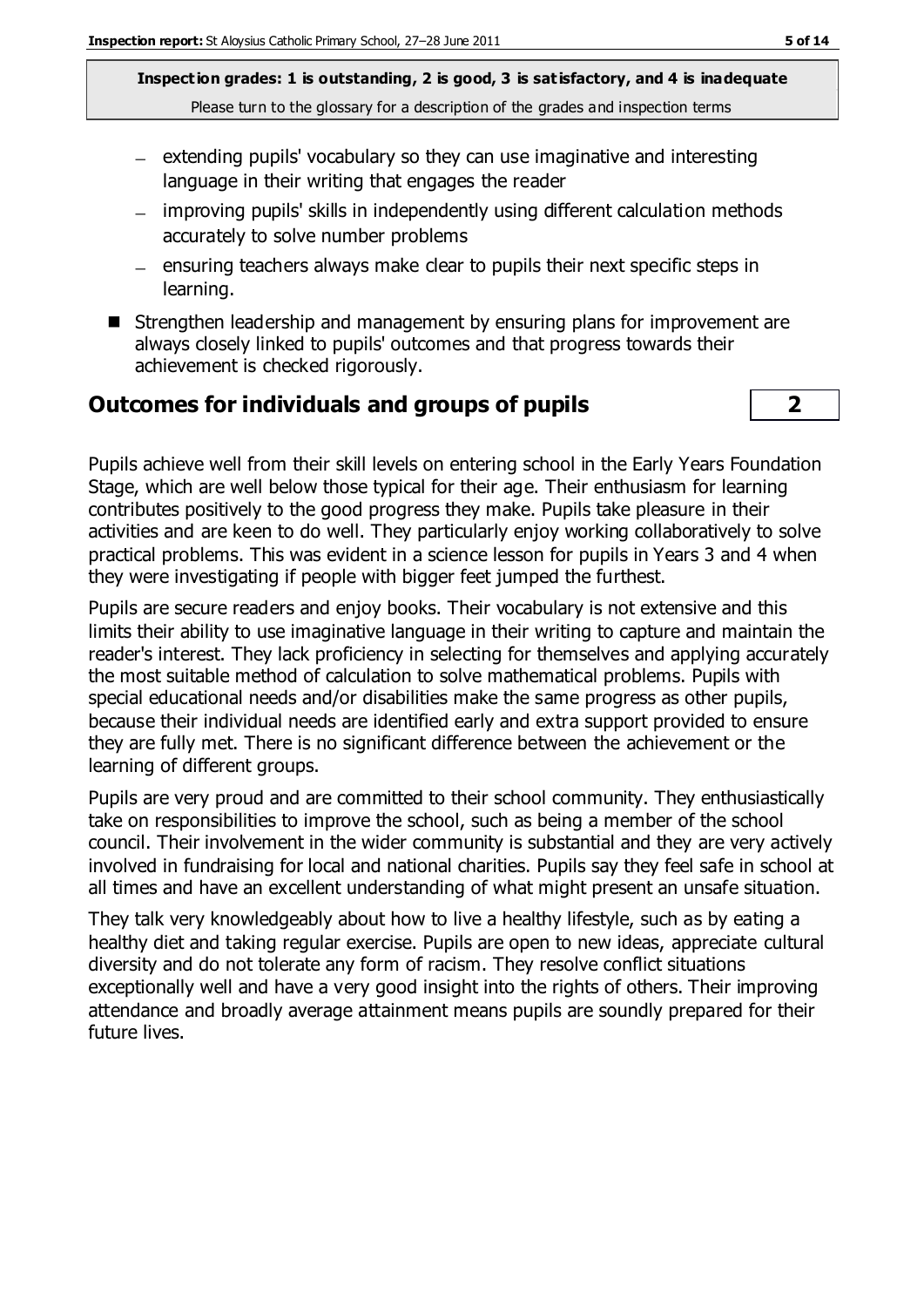## **Inspection grades: 1 is outstanding, 2 is good, 3 is satisfactory, and 4 is inadequate**

Please turn to the glossary for a description of the grades and inspection terms

These are the grades for pupils' outcomes

| Pupils' achievement and the extent to which they enjoy their learning                                                     | $\overline{\mathbf{2}}$ |
|---------------------------------------------------------------------------------------------------------------------------|-------------------------|
| Taking into account:<br>Pupils' attainment <sup>1</sup>                                                                   | 3                       |
| The quality of pupils' learning and their progress                                                                        | $\mathfrak{D}$          |
| The quality of learning for pupils with special educational needs and/or disabilities<br>and their progress               | $\overline{2}$          |
| The extent to which pupils feel safe                                                                                      | 1                       |
| Pupils' behaviour                                                                                                         | 2                       |
| The extent to which pupils adopt healthy lifestyles                                                                       | 1                       |
| The extent to which pupils contribute to the school and wider community                                                   | 1                       |
| The extent to which pupils develop workplace and other skills that will contribute to<br>their future economic well-being | 3                       |
| Taking into account:<br>Pupils' attendance <sup>1</sup>                                                                   | 3                       |
| The extent of pupils' spiritual, moral, social and cultural development                                                   | 1                       |

<sup>1</sup> The grades for attainment and attendance are: 1 is high; 2 is above average; 3 is broadly average; and 4 is low

## **How effective is the provision?**

Teachers have secure subject knowledge and are able to explain new ideas clearly and confidently. They manage lessons well so that pupils are engaged in their work and little time is lost. Strong emphasis is placed on pupils being actively involved in lessons. This was observed when pupils in Years 5 and 6 were interviewing sports professionals, including a Premier League football referee, to find out about their working life. Teachers use assessment information effectively to set work that matches the needs of different groups. Marking and discussion between staff and pupils ensure that pupils understand in broad terms how to improve their work. It is not as effective in indicating the precise next steps in learning. Teaching assistants are deployed well to support all pupils, particularly those with special educational needs and/or disabilities.

Pupils commented that changes to the curriculum have made it more interesting and enjoyable. Leaders have adopted the International Primary Curriculum which emphasises a skills based approach to developing pupils' academic and creative talents. Links between subjects have been strengthened and pupils are provided with memorable experiences, particularly in art, the performing arts and physical education. This has been recognised by the school gaining Artsmark Gold and the Activemark. The curriculum is extended by extra-curricular activities that are attended well and by opportunities to visit places of educational interest, such as the Tate Liverpool. The way the curriculum has been adapted to better meet the needs of pupils is contributing positively to the improved progress that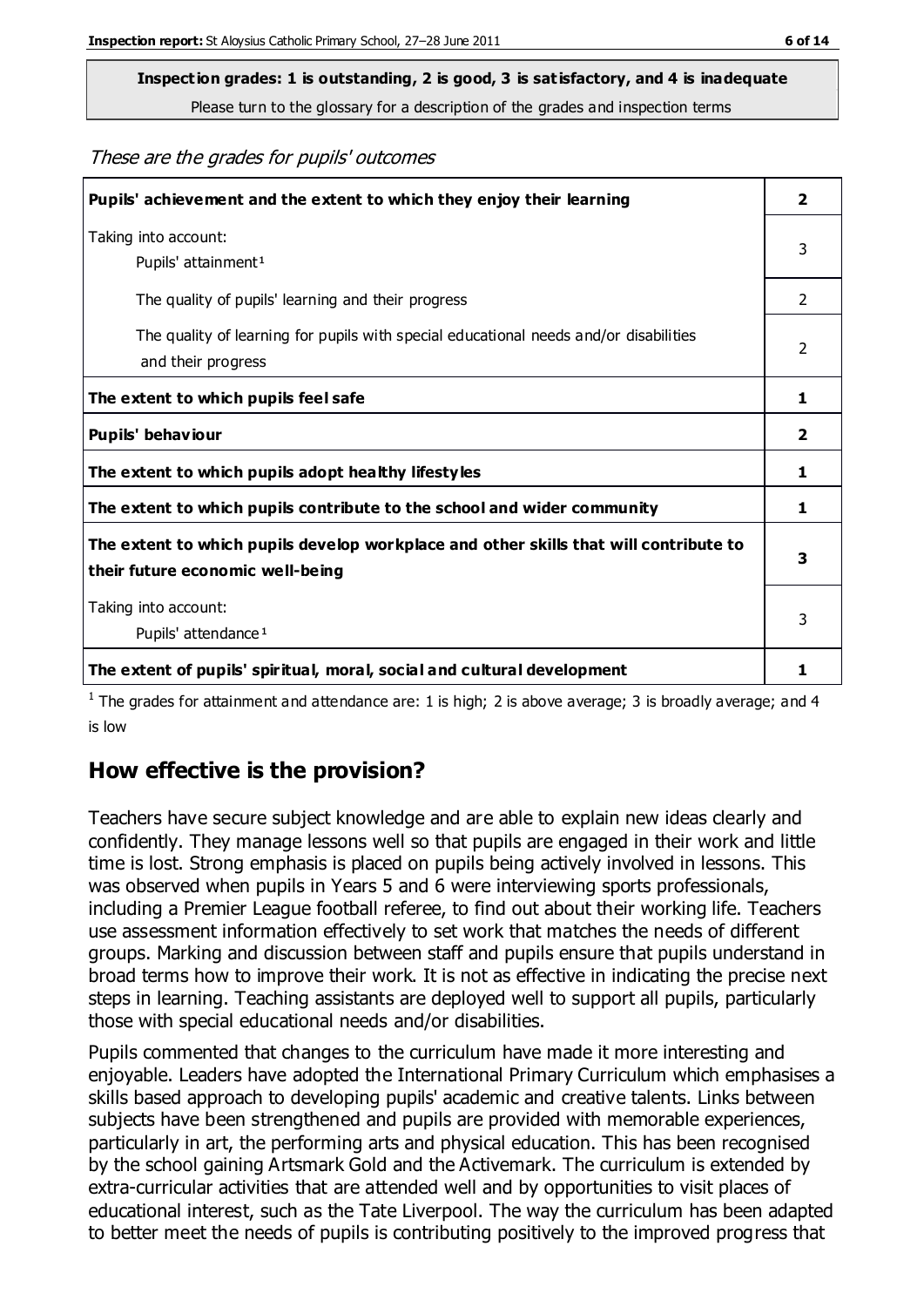**Inspection grades: 1 is outstanding, 2 is good, 3 is satisfactory, and 4 is inadequate** Please turn to the glossary for a description of the grades and inspection terms

pupils make, but has not had enough time to impact fully on attainment at the end of Year 6.

All staff are firmly committed to the care and welfare of pupils. The school's work in supporting the learning, development and well-being of individual pupils who may face challenging circumstances, is deeply embedded at all levels. Established links with outside agencies, including the school's educational psychologist and healthcare professionals, ensure extra support for individual pupils is available when required. Transition arrangements are good, particularly between Reception and Year 1, which contributes effectively to pupils' progress and achievement. Leaders have worked successfully to raise attendance and it continues to improve.

These are the grades for the quality of provision

| The quality of teaching                                                                                    |  |
|------------------------------------------------------------------------------------------------------------|--|
| Taking into account:<br>The use of assessment to support learning                                          |  |
| The extent to which the curriculum meets pupils' needs, including, where relevant,<br>through partnerships |  |
| The effectiveness of care, guidance and support                                                            |  |

## **How effective are leadership and management?**

Senior leaders successfully inspire those involved in school life to share a common sense of purpose in meeting ambitious targets set for all pupils. As a result, morale is high amongst all staff. The procedures for managing the performance of staff and for their professional development are used well to support pupils' learning. Governance is good. The governing body is supportive of the school and influential in shaping its direction. Planning for improvement is not always effectively linked to pupils' outcomes, which makes it difficult to measure its success in promoting their learning and development.

The promotion of equality of opportunity is good and the school has effective procedures for tackling any form of discrimination. As a result, pupils' outcomes are positive and any unevenness between different groups is minimal. There is a thorough awareness of safeguarding issues amongst all members of the governing body and staff. Training for safeguarding is regular and of high quality, particularly in child protection. The school is highly committed to working in partnership with others, including the North Huyton Learning Collaborative, and often takes a leading role in activities. As a result, pupils' learning and development are enhanced, for example, in the performing arts and sport, in ways that the school could not provide on its own.

Leaders promote community cohesion well. Pupils are encouraged to view their role as not only members of the school but to consider their role in the local, national and international communities. This has a beneficial impact on cohesion within the school, the local community and beyond. Excellent engagement with parents and carers ensure they are strongly involved in their children's learning and the work of the school. The parent and learning mentors makes a significant contribution in helping the school make effective relationships with hard to reach families.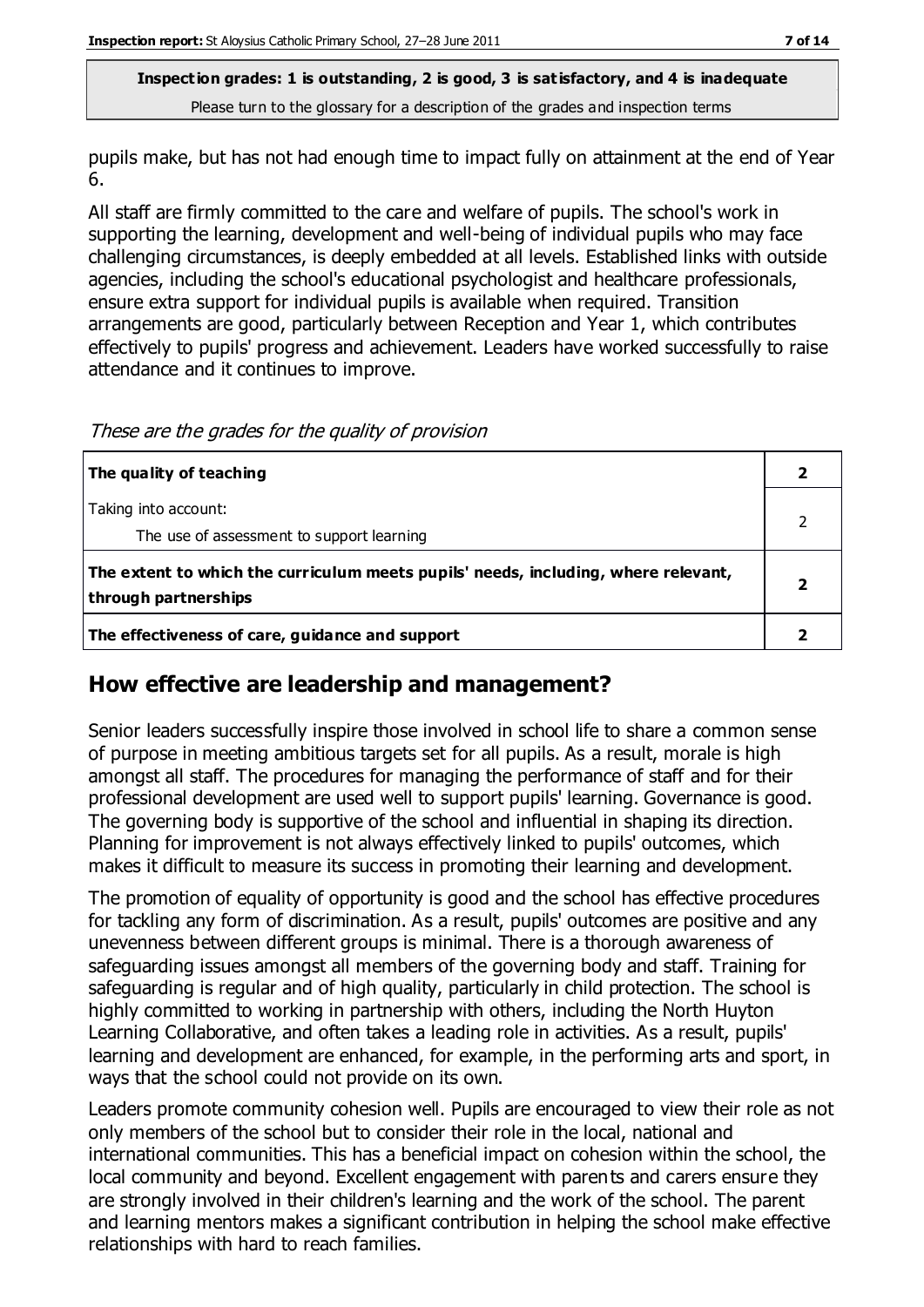**Inspection grades: 1 is outstanding, 2 is good, 3 is satisfactory, and 4 is inadequate**

Please turn to the glossary for a description of the grades and inspection terms

| The effectiveness of leadership and management in embedding ambition and driving<br>improvement                                                                  | $\overline{\mathbf{2}}$ |
|------------------------------------------------------------------------------------------------------------------------------------------------------------------|-------------------------|
| Taking into account:                                                                                                                                             | 2                       |
| The leadership and management of teaching and learning                                                                                                           |                         |
| The effectiveness of the governing body in challenging and supporting the<br>school so that weaknesses are tackled decisively and statutory responsibilities met | $\overline{2}$          |
| The effectiveness of the school's engagement with parents and carers                                                                                             | 1                       |
| The effectiveness of partnerships in promoting learning and well-being                                                                                           | 1                       |
| The effectiveness with which the school promotes equality of opportunity and tackles<br>discrimination                                                           | $\overline{2}$          |
| The effectiveness of safeguarding procedures                                                                                                                     | $\overline{2}$          |
| The effectiveness with which the school promotes community cohesion                                                                                              | $\overline{\mathbf{2}}$ |
| The effectiveness with which the school deploys resources to achieve value for money                                                                             | 2                       |

These are the grades for leadership and management

## **Early Years Foundation Stage**

Children make exceptional progress because of the consistently high quality teaching they receive. Staff have a very good understanding of how children of this age learn and progress. As a result, they provide activities that are practical, stimulating and very effective in capturing and maintaining children's interest. Children's language development is effectively promoted by sessions that stress the importance of linking letters and sounds. A good example of this was observed in a lesson in Reception, in which children were challenged to work in pairs to create words that rhymed with 'shark'.

Strong emphasis is placed on children's personal, social and emotional development, as this is weak on entry to Nursery. Children are encouraged to make choices for themselves and this successfully develops their skills as independent learners. Social development is very effectively promoted through the organisation of the setting which enables Nursery and Reception class children to mix together throughout the day.

The curriculum provides rich and imaginative experiences that meet the needs of children very effectively. It is enriched by opportunities to explore the local environment and to go on visits, such as to Croxteth Hall to experience a woodland in winter. The organisation and use of the outdoor area to promote children's learning and development are outstanding. Of particular note are the areas for role play, such as the 'Tropical Beach' in which children were seen to be lost in a world of their own.

Outstanding leadership ensures that staff use ongoing assessments very effectively to plan activities to take forward the learning of individual children. Comprehensive policies and procedures ensure the welfare and safety of children. Parents and carers are kept very well informed about their children's progress, such as through their learning journals.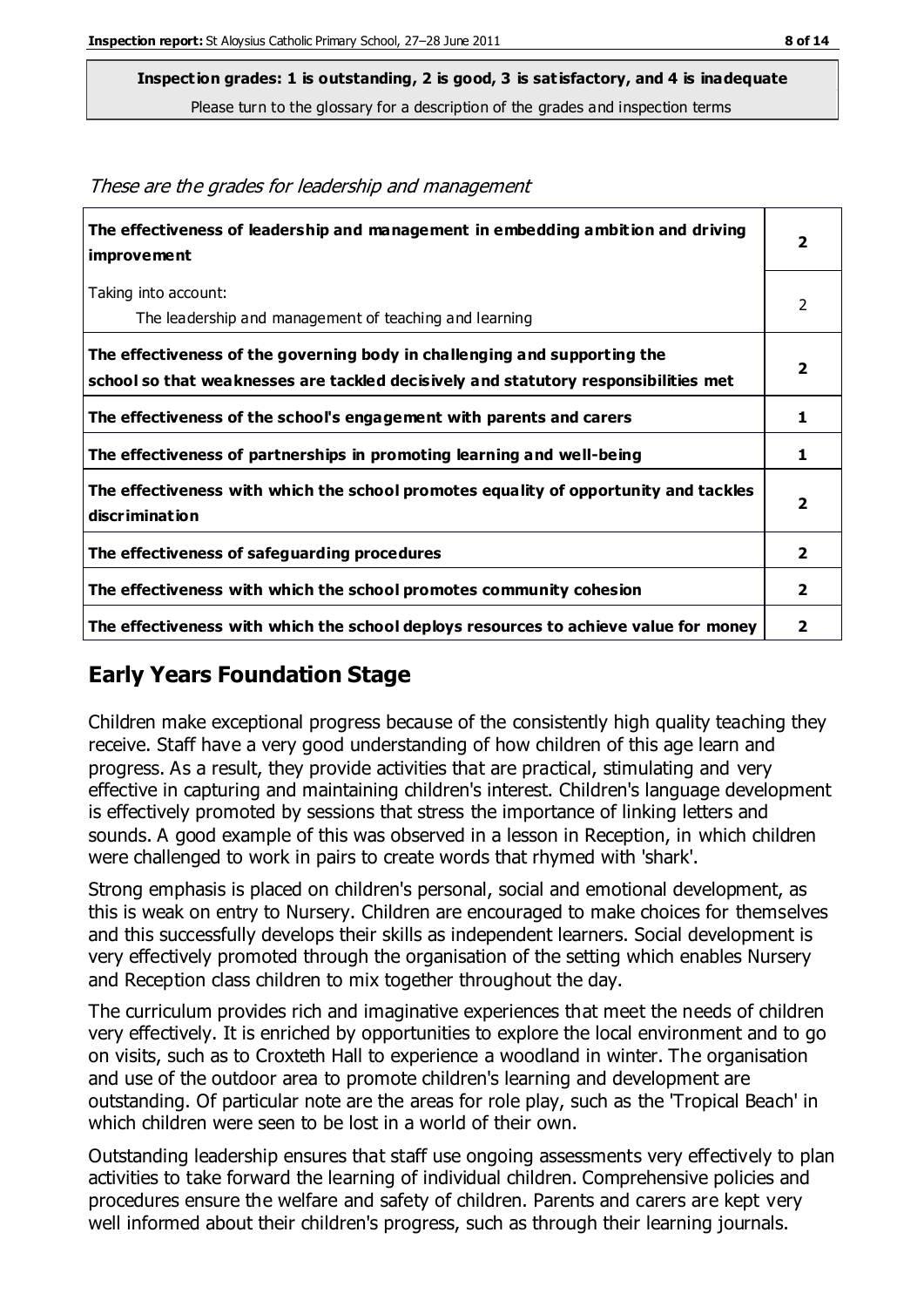**Inspection grades: 1 is outstanding, 2 is good, 3 is satisfactory, and 4 is inadequate**

Please turn to the glossary for a description of the grades and inspection terms

These are the grades for the Early Years Foundation Stage

| <b>Overall effectiveness of the Early Years Foundation Stage</b>                      |  |
|---------------------------------------------------------------------------------------|--|
| Taking into account:<br>Outcomes for children in the Early Years Foundation Stage     |  |
| The quality of provision in the Early Years Foundation Stage                          |  |
| The effectiveness of leadership and management of the Early Years Foundation<br>Stage |  |

## **Views of parents and carers**

Most of the parents and carers who returned questionnaires were positive about the school's work and the efforts of all staff. Two comments were typical, 'I am very happy with the school and the teachers will always go out of the way to help you', and, 'St Aloysius makes learning fun and exciting for my child, and a happy child means happy parents.' There was no significant trend of negative views. Inspection judgements support the positive views of parents and carers.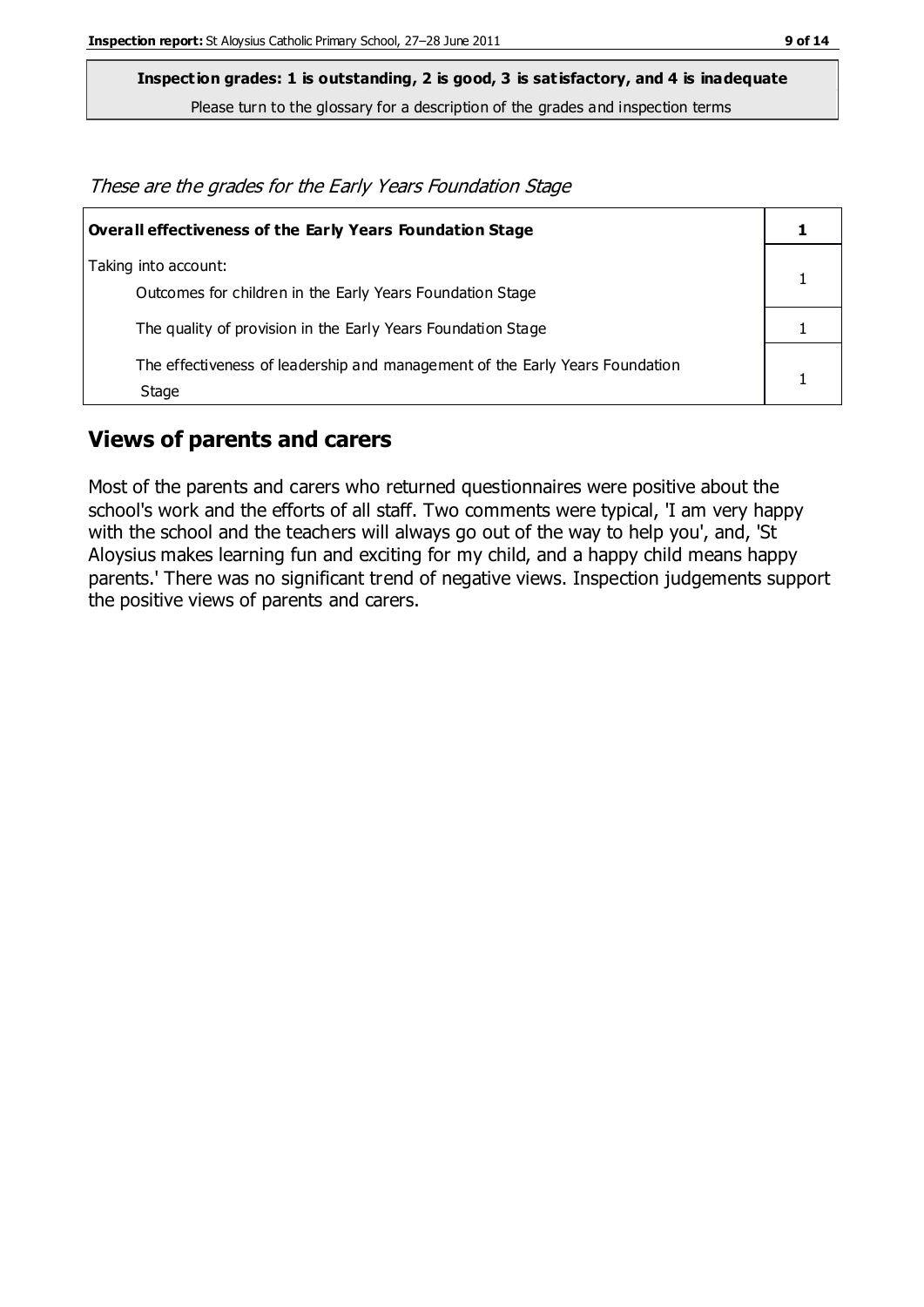#### **Responses from parents and carers to Ofsted's questionnaire**

Ofsted invited all the registered parents and carers of pupils registered at St Aloysius Catholic Primary School to complete a questionnaire about their views of the school.

In the questionnaire, parents and carers were asked to record how strongly they agreed with 13 statements about the school.

The inspection team received 38 completed questionnaires by the end of the on-site inspection. In total, there are 299 pupils registered at the school.

| <b>Statements</b>                                                                                                                                                                                                                                       |              | <b>Strongly</b><br>agree | <b>Agree</b>   |               | <b>Disagree</b> |               | <b>Strongly</b><br>disagree |               |
|---------------------------------------------------------------------------------------------------------------------------------------------------------------------------------------------------------------------------------------------------------|--------------|--------------------------|----------------|---------------|-----------------|---------------|-----------------------------|---------------|
|                                                                                                                                                                                                                                                         | <b>Total</b> | $\mathbf{O}/\mathbf{O}$  | <b>Total</b>   | $\frac{1}{2}$ | <b>Total</b>    | $\frac{1}{2}$ | <b>Total</b>                | $\frac{1}{2}$ |
| My child enjoys school                                                                                                                                                                                                                                  | 33           | 87                       | 4              | 11            | 0               | $\mathbf 0$   | $\mathbf{1}$                | 3             |
| The school keeps my child<br>safe                                                                                                                                                                                                                       | 34           | 89                       | 3              | 8             | 0               | 0             | $\mathbf{1}$                | 3             |
| My school informs me about<br>my child's progress                                                                                                                                                                                                       | 28           | 74                       | 8              | 21            | 1               | 3             | $\mathbf{1}$                | 3             |
| My child is making enough<br>progress at this school                                                                                                                                                                                                    | 34           | 89                       | 3              | 8             | 0               | 0             | $\mathbf{1}$                | 3             |
| The teaching is good at this<br>school                                                                                                                                                                                                                  | 34           | 89                       | 3              | 8             | 0               | 0             | $\mathbf{1}$                | 3             |
| The school helps me to<br>support my child's learning                                                                                                                                                                                                   | 29           | 76                       | 7              | 18            | 1               | 3             | 1                           | 3             |
| The school helps my child to<br>have a healthy lifestyle                                                                                                                                                                                                | 30           | 79                       | $\overline{7}$ | 18            | 0               | 0             | 1                           | 3             |
| The school makes sure that<br>my child is well prepared for<br>the future (for example<br>changing year group,<br>changing school, and for<br>children who are finishing<br>school, entering further or<br>higher education, or entering<br>employment) | 25           | 66                       | 11             | 29            | $\mathbf{1}$    | 3             | 1                           | 3             |
| The school meets my child's<br>particular needs                                                                                                                                                                                                         | 30           | 79                       | $\overline{7}$ | 18            | 0               | $\mathbf 0$   | 1                           | 3             |
| The school deals effectively<br>with unacceptable behaviour                                                                                                                                                                                             | 31           | 82                       | 5              | 13            | 1               | 3             | $\mathbf{1}$                | 3             |
| The school takes account of<br>my suggestions and concerns                                                                                                                                                                                              | 27           | 71                       | 9              | 24            | 1               | 3             | 1                           | 3             |
| The school is led and<br>managed effectively                                                                                                                                                                                                            | 32           | 84                       | $\overline{4}$ | 11            | $\mathbf{1}$    | 3             | $\mathbf{1}$                | 3             |
| Overall, I am happy with my<br>child's experience at this<br>school                                                                                                                                                                                     | 34           | 89                       | 3              | 8             | 0               | 0             | $\mathbf{1}$                | 3             |

The table above summarises the responses that parents and carers made to each statement. The percentages indicate the proportion of parents and carers giving that response out of the total number of completed questionnaires. Where one or more parents and carers chose not to answer a particular question, the percentages will not add up to 100%.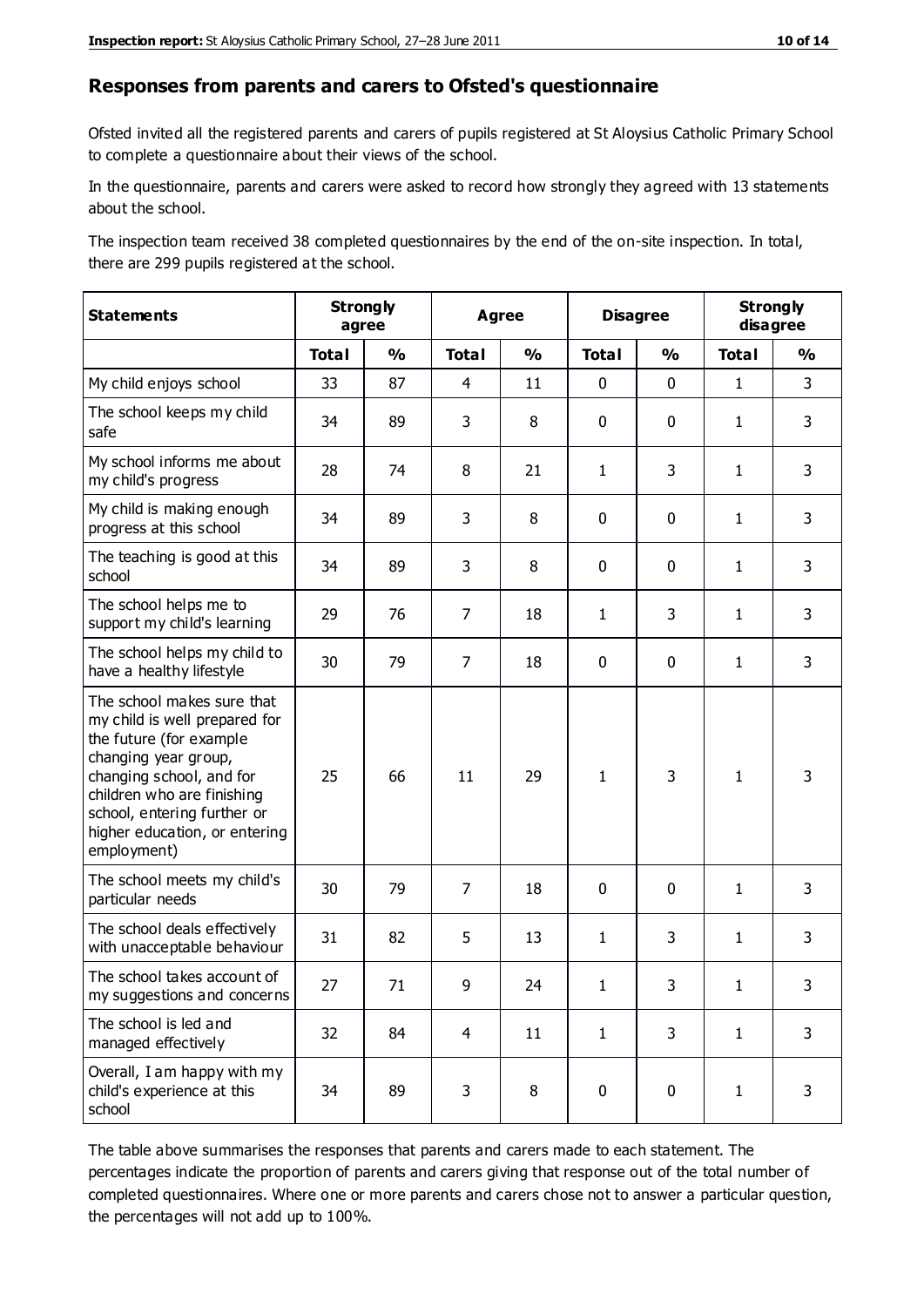## **Glossary**

| Grade   | <b>Judgement</b> | <b>Description</b>                                                                                                                                                                                                            |
|---------|------------------|-------------------------------------------------------------------------------------------------------------------------------------------------------------------------------------------------------------------------------|
| Grade 1 | Outstanding      | These features are highly effective. An outstanding school<br>provides exceptionally well for all its pupils' needs.                                                                                                          |
| Grade 2 | Good             | These are very positive features of a school. A school that<br>is good is serving its pupils well.                                                                                                                            |
| Grade 3 | Satisfactory     | These features are of reasonable quality. A satisfactory<br>school is providing adequately for its pupils.                                                                                                                    |
| Grade 4 | Inadequate       | These features are not of an acceptable standard. An<br>inadequate school needs to make significant improvement<br>in order to meet the needs of its pupils. Ofsted inspectors<br>will make further visits until it improves. |

## **What inspection judgements mean**

## **Overall effectiveness of schools**

|                       | Overall effectiveness judgement (percentage of schools) |      |                     |                   |
|-----------------------|---------------------------------------------------------|------|---------------------|-------------------|
| <b>Type of school</b> | <b>Outstanding</b>                                      | Good | <b>Satisfactory</b> | <b>Inadequate</b> |
| Nursery schools       | 46                                                      | 48   | 6                   |                   |
| Primary schools       | 6                                                       | 47   | 40                  | 7                 |
| Secondary schools     | 12                                                      | 39   | 38                  | 11                |
| Sixth forms           | 13                                                      | 42   | 41                  | 3                 |
| Special schools       | 28                                                      | 49   | 19                  | 4                 |
| Pupil referral units  | 14                                                      | 45   | 31                  | 10                |
| All schools           | 10                                                      | 46   | 37                  |                   |

New school inspection arrangements were introduced on 1 September 2009. This means that inspectors now make some additional judgements that were not made previously.

The data in the table above are for the period 1 September 2010 to 31 December 2010 and are consistent with the latest published official statistics about maintained school inspection outcomes (see **[www.ofsted.gov.uk](http://www.ofsted.gov.uk/)**).

The sample of schools inspected during 2010/11 was not representative of all schools nationally, as weaker schools are inspected more frequently than good or outstanding schools.

Percentages are rounded and do not always add exactly to 100.

Sixth form figures reflect the judgements made for the overall effectiveness of the sixth form in secondary schools, special schools and pupil referral units.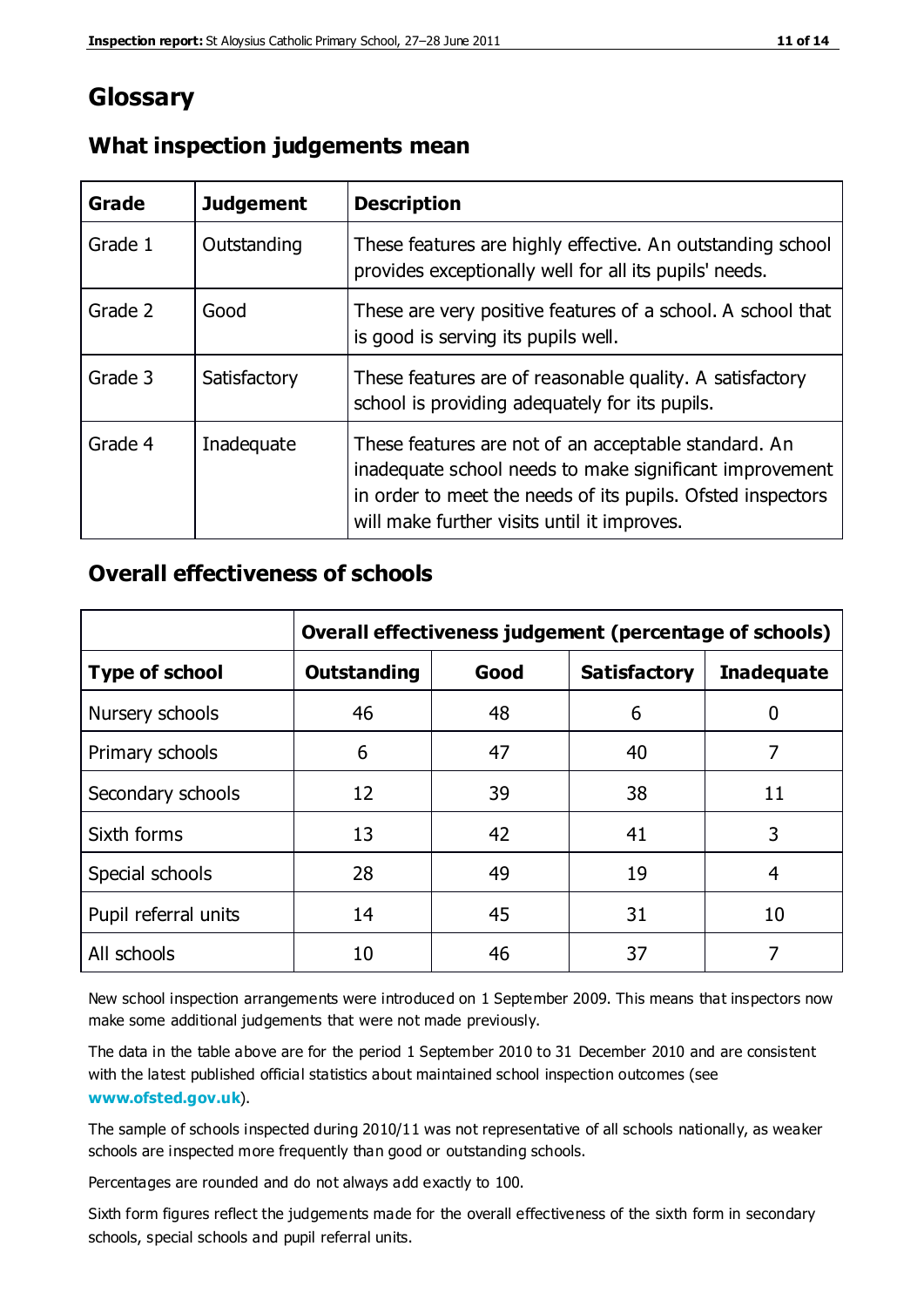## **Common terminology used by inspectors**

| Achievement:                  | the progress and success of a pupil in their learning,<br>development or training.                                                                                                                                                          |  |  |
|-------------------------------|---------------------------------------------------------------------------------------------------------------------------------------------------------------------------------------------------------------------------------------------|--|--|
| Attainment:                   | the standard of the pupils' work shown by test and<br>examination results and in lessons.                                                                                                                                                   |  |  |
| Capacity to improve:          | the proven ability of the school to continue<br>improving. Inspectors base this judgement on what<br>the school has accomplished so far and on the quality<br>of its systems to maintain improvement.                                       |  |  |
| Leadership and management:    | the contribution of all the staff with responsibilities,<br>not just the headteacher, to identifying priorities,<br>directing and motivating staff and running the school.                                                                  |  |  |
| Learning:                     | how well pupils acquire knowledge, develop their<br>understanding, learn and practise skills and are<br>developing their competence as learners.                                                                                            |  |  |
| <b>Overall effectiveness:</b> | inspectors form a judgement on a school's overall<br>effectiveness based on the findings from their<br>inspection of the school. The following judgements,<br>in particular, influence what the overall effectiveness<br>judgement will be. |  |  |
|                               | The school's capacity for sustained<br>improvement.                                                                                                                                                                                         |  |  |
|                               | Outcomes for individuals and groups of pupils.                                                                                                                                                                                              |  |  |
|                               | The quality of teaching.                                                                                                                                                                                                                    |  |  |
|                               | The extent to which the curriculum meets<br>pupils' needs, including, where relevant,<br>through partnerships.                                                                                                                              |  |  |
|                               | The effectiveness of care, guidance and<br>support.                                                                                                                                                                                         |  |  |
| Progress:                     | the rate at which pupils are learning in lessons and<br>over longer periods of time. It is often measured by<br>comparing the pupils' attainment at the end of a key                                                                        |  |  |

stage with their attainment when they started.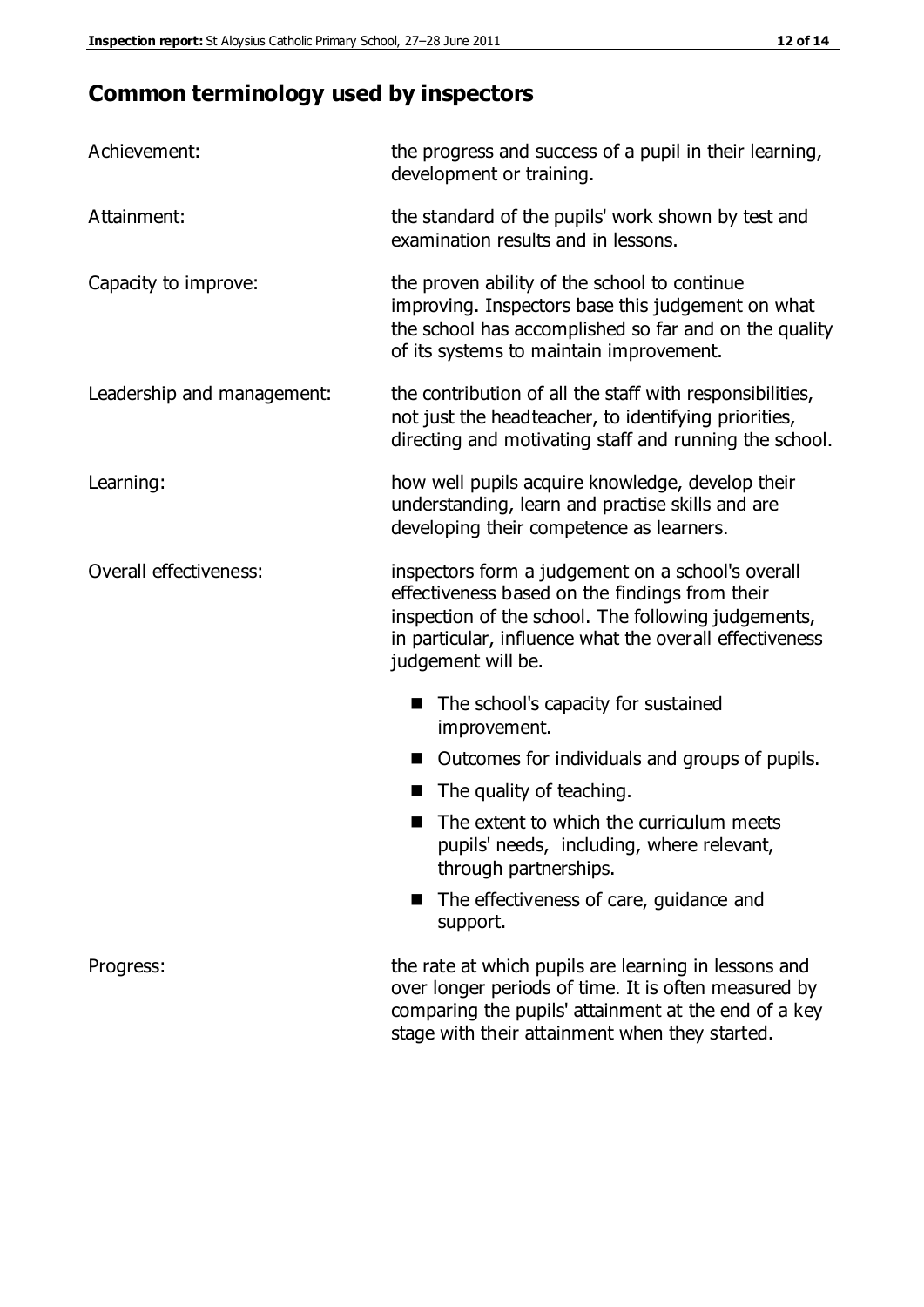## **This letter is provided for the school, parents and carers to share with their children. It describes Ofsted's main findings from the inspection of their school.**

29 June 2011

#### Dear Pupils

#### **Inspection of St Aloysius Catholic Primary School, Huyton-With-Roby L36 2LF**

Thank you for the friendly welcome you gave us when we inspected your school. We enjoyed meeting you and seeing the many interesting things you do.

The inspectors judge that your school is good and that:

- you make good progress and by the end of Year 6 attain average standards in English and mathematics
- you have an excellent understanding of how to stay safe and are adopting a healthy lifestyle in an outstanding manner
- $\blacksquare$  the curriculum is helpfully extended by visits to places such as to the Tate Liverpool and Croxteth Hall
- $\blacksquare$  staff make sure you are safe in school and on visits
- children in Nursery and Reception have a wonderful start to their education
- $\blacksquare$  staff and the governing body are working hard to help you do even better.

This is what we have asked your school to do now:

- raise your attainment in English and mathematics, such as by extending your vocabulary, improving your mathematical calculation skills and ensuring teachers give you specific guidance about your next steps in learning
- make sure that plans for improvement are linked closely to your learning and development and are checked carefully to see if they are proving successful.

All of you are a credit to your school and can help it improve further by continuing to try your best in your activities.

Yours sincerely

Melvyn Hemmings Lead inspector